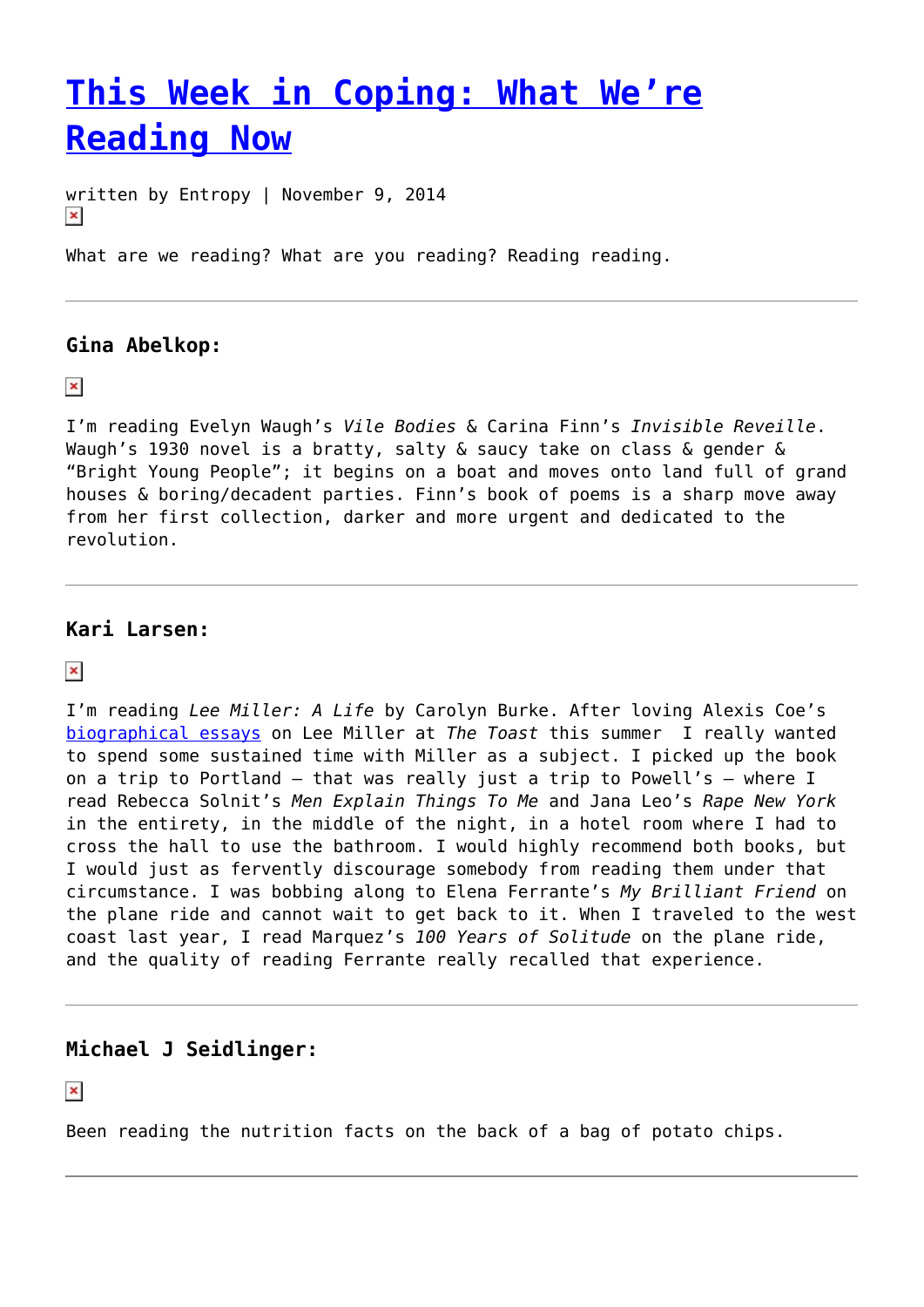# **JS Breukelaar:**

## $\pmb{\times}$

I'm reading Ray Bradbury, *Stories Vol 2*, and Michael J Seidlinger's *The Fun We've Had*. The Bradbury is my bedside bible, in a sense. I keep coming back to stories, or magically finding ones I missed. Like 'Colonel Stonesteel's Genuine Home Made Truly Egyptian Mummy.' What a story. A writers' story—to remind us that generosity should be our first impulse, from which everything else will follow. Michael's high-concept indie-weirdness makes a nice contrast to Bradbury's stark but ecstatic prose and character-driven narrative. *The Fun We've Had* takes irony and stretches it so tautly it sings, kind of like Atwood: '…he saw, for once, what had already been seen, and because it felt so familiar, there was nothing else to do but blame her. She would be waiting to reciprocate.' I keep having to reach for my glass of water, although I'm thinking that, in the spirit of Michael's work ethic I should be reaching for the whisky instead.

# **Trevor Sensor:**

 $\pmb{\times}$ 

*What's Important is Feeling* by Adam Wilson. He seems like a troubled young man.

# **Quincy Rhoads:**

Michael T. Fournier's newest novel *Swing State*

[https://entropymag.org/wp-content/up](https://entropymag.org/wp-content/uploads/2014/11/Swing-State-Review.wmv) [loads/2014/11/Swing-State-Review.wmv](https://entropymag.org/wp-content/uploads/2014/11/Swing-State-Review.wmv)

# **Barrett Warner:**

 $\pmb{\times}$ 

I'm grinning because it's hard to read Ed Ochester's poetry without grinning. The love child of Jackie Gleason and Frank O'Hara has a new book from Autumn House which has been following me around called *Sugar Run Road*. Like Robert Lowell lifted confessional poetry from his best students Plath, Snodgrass, and Sexton, Ochester takes a little something from the current trend of poetry being composed of simple, unadorned conversation with interesting angles and impressions rather than images. Since the ancient poet also directs the Pitt Poetry Series, it has me thinking we new alternative poets may have a shot at lasting.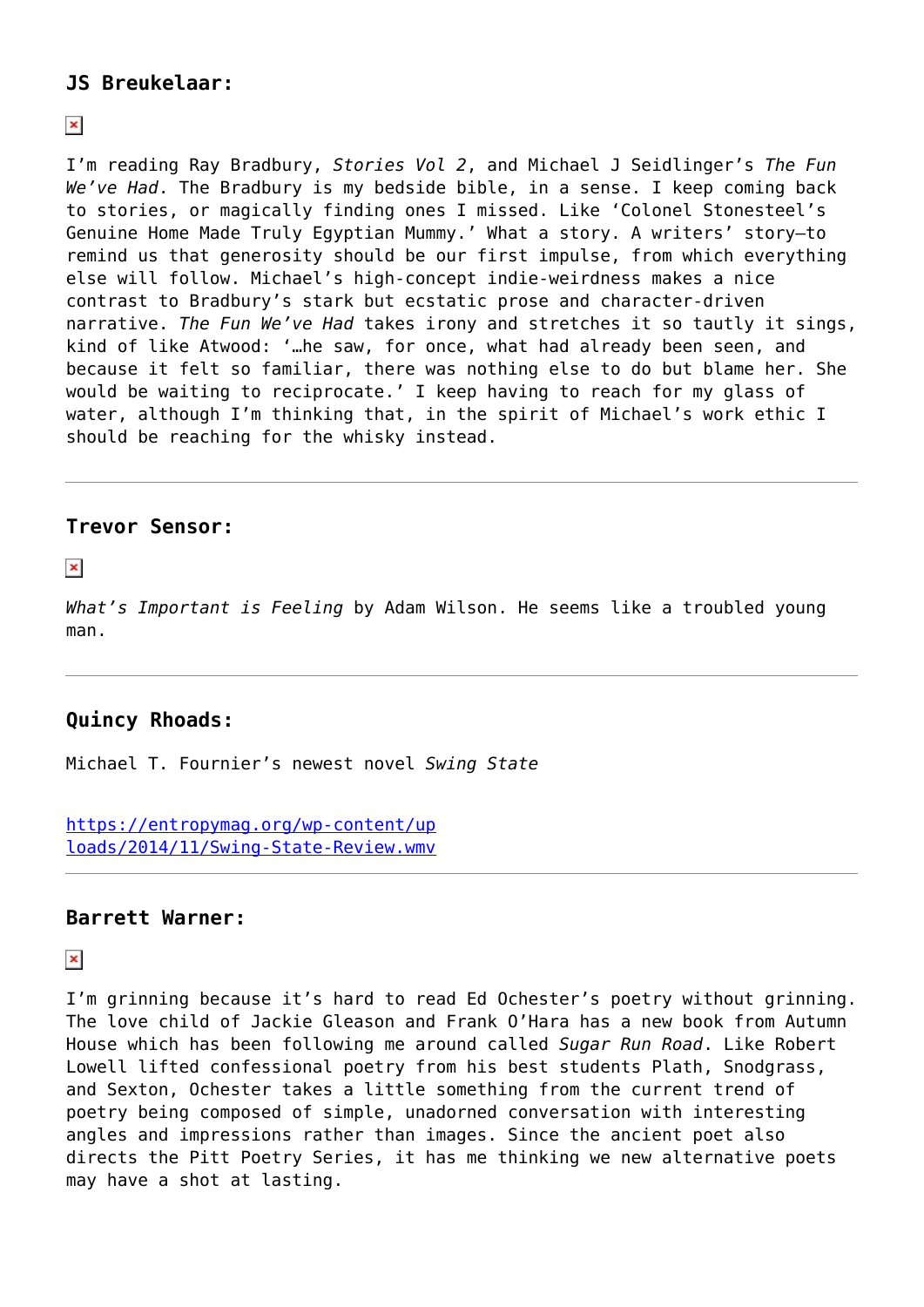#### **Robert Vaughan:**

 $\pmb{\times}$ 

Here is the book I am reading, *The Nervous Breakdown*'s monthly book club selection. It took me a few pages to get into this, but I'm really hooked now (currently at page 150).

# **Berit Ellingsen:**

 $\pmb{\times}$ 

Currently I'm reading (and writing) material about humanity's [first landing](http://www.esa.int/spaceinvideos/Videos/2014/11/Once_upon_a_time_preparing_for_comet_landing) [on a comet,](http://www.esa.int/spaceinvideos/Videos/2014/11/Once_upon_a_time_preparing_for_comet_landing) which will happen on November 12th! Maybe the water on Earth came from comets. And maybe the macromolecules that developed into life did too. I want to read (but haven't bought it yet) *[Sovjetistan](http://www.kagge.no/index.cfm?tmpl=butikk&a=product_inline&b_kid=1044807&b_id=1384611)* by Erika Fatland, about a writer's journey through the former Soviet states of Central-Asia. Has lots of interviews and little known facts about these countries.

# **John Rufo:**

 $\pmb{\times}$ 

*Midwinter Day* by Bernadette Mayer

# **Alex Kalamaroff:**

 $\pmb{\times}$ 

I'm reading *Kindred* by Octavia Butler, which is really good. But it's the first sci-fi'ier thing I've read in a while and I just can't get over how quickly the protagonist adjusts to the fact that she keeps randomly timetraveling back to 1815. But maybe psychological realism and time travel just cannot coexist?

# **Nicholas Grider:**

 $\pmb{\times}$ 

The reissue of Bernadette Mayer's *Sonnets*, over and over and over. Maybe the best book of poetry ever? Maybe. Also, Rashi and ibn Ezra's commentaries on Exodus, and: oh man, medieval Jews do not pull any punches when duking it out over Torah semiotics. (Seriously you could probably spend a solid month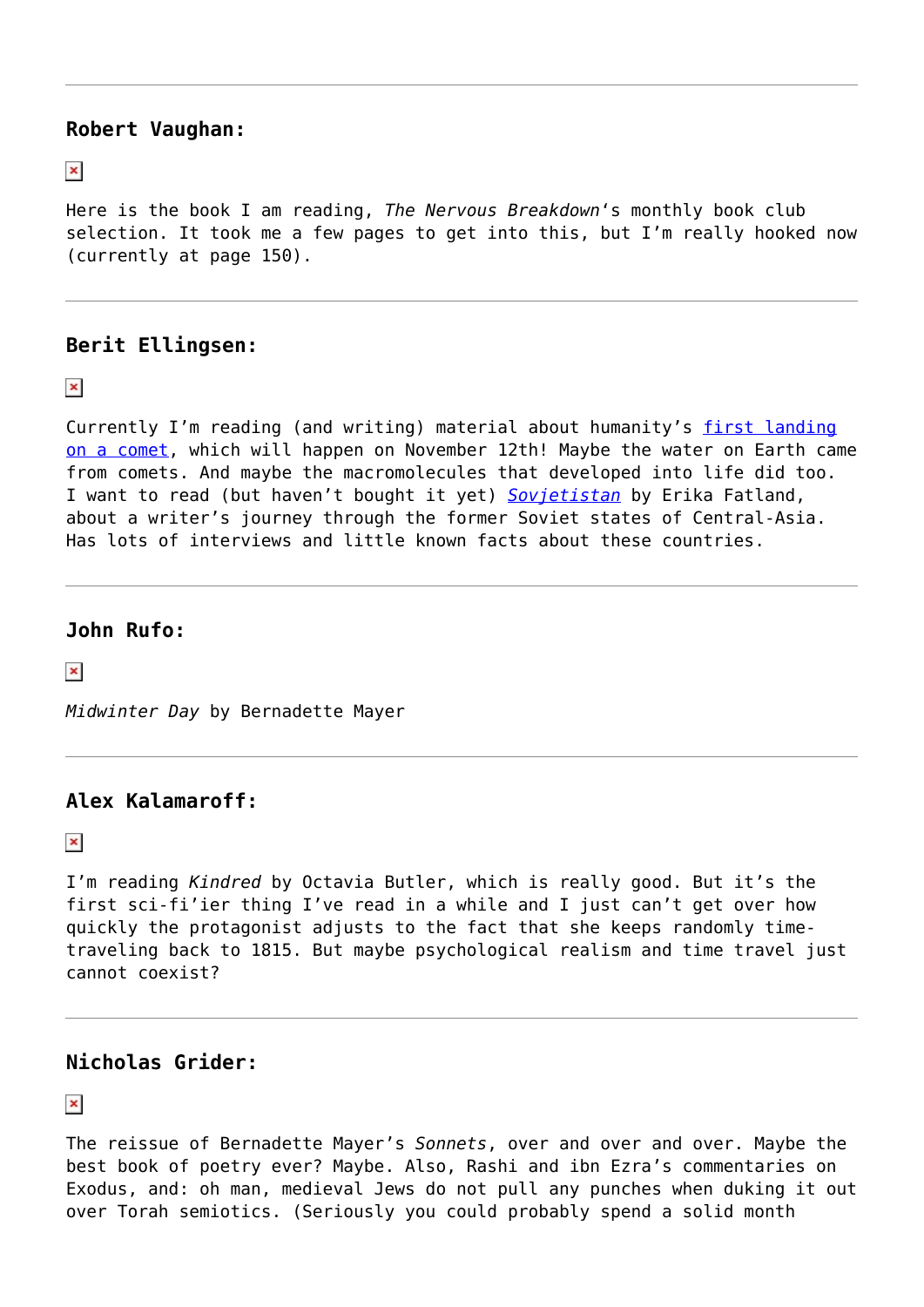reading just about the dispute over whether the burning bush was actually on fire and the implications of whether it was or not.)

### **Joe Milazzo:**

#### $\pmb{\times}$

Clifton Gachagua, *MADMAN AT KILIFI* (University of Nebraska Press, 2014), winner of the Sillerman First Book Prize for African Poets. If it is going to rage, then let the "controversy" over lyric subjectivity and avant aesthetics and privilege and historically disenfranchised peoples rage everywhere, all the time, as a matter of fact. "(My voice is a still life in itself, a shroud green and ultramarine deep blue, / a bowl of apples and tangerines on a table.)" "[Mountain.](%20http://www.poetryfoundation.org/poem/248046)"

## **Megan Milks:**

 $\pmb{\times}$ 

I am reading *Nova* by Samuel R. Delany for Entropy book club and so will save my comments for that– I recently finished Eula Biss's *On Immunity: An Inoculation*, which I found to be an incisive inquiry into the politics and communitarian aspects of vaccination. I still haven't gotten my flu shot, sorry everyone :/

## **Byron Campbell:**

 $\pmb{\times}$ 

I'm still working on the same book…not much time for reading lately…but I did recently receive Andrew Plotkin's *Hadean Lands*, alchemical interactive fiction, and I'll be working on that when I can set aside some time for it. Also, I'm reading (and will have a review shortly) *Super Mario Bros. 2* from Boss Fight Books.

# **Saehee Cho:**

 $\pmb{\times}$ 

I'm reading Rilke's *Book of Hours* (trans. Deutsch) and his *Duino Elegies* (trans. Kinnell and Liebmann) simultaneously. I've somehow avoided thoroughly reading Rilke until now and all of a sudden need to read everything.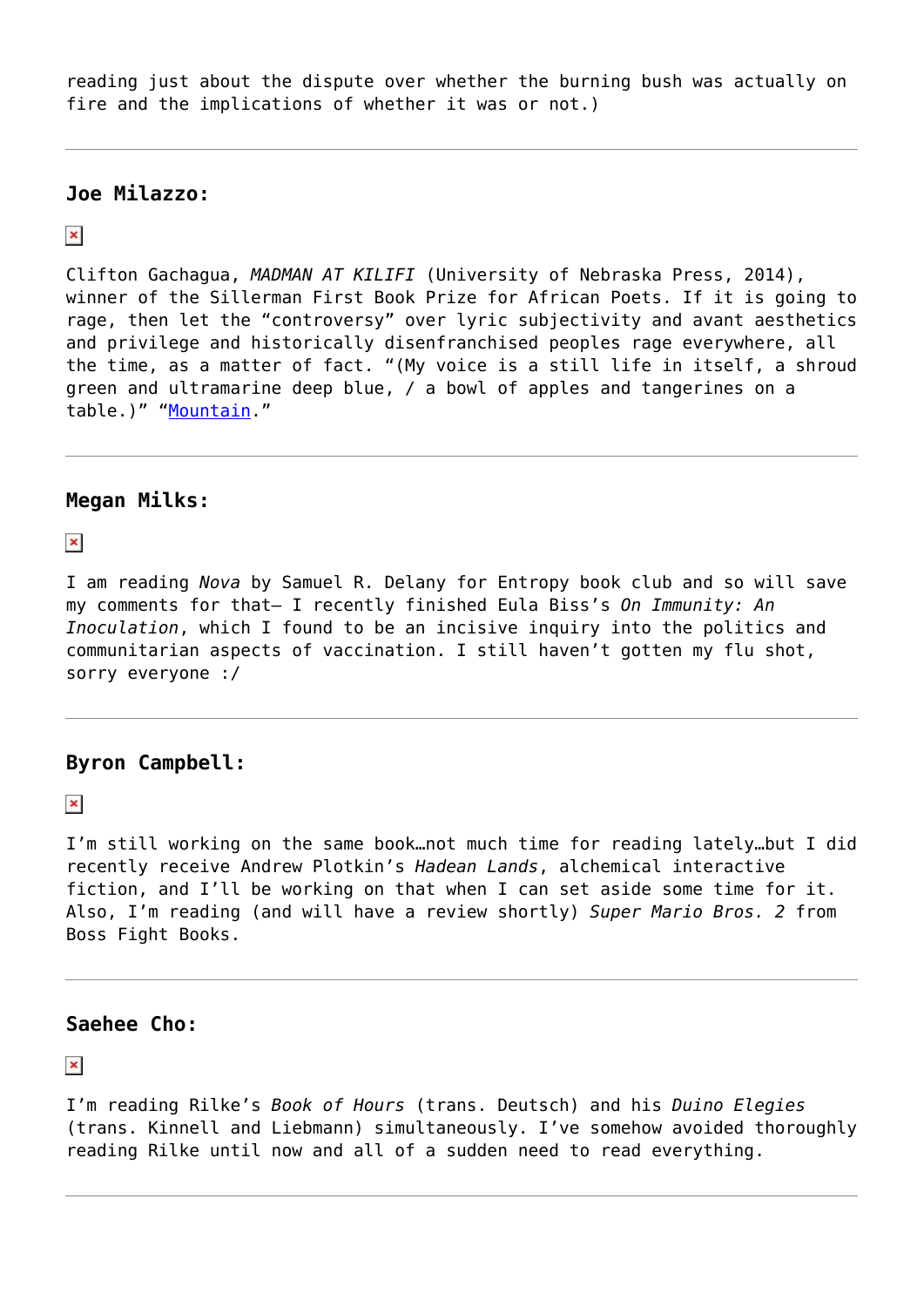### **Eddy Rathke:**

 $\pmb{\times}$ 

*Nova* by Samuel R Delany for the discussion, where I'm sure I'll have a lot to say. Just finished reading *Bald New World* by Peter Tieryas Liu, which was so much fun. Lots of twists and turns and surprises. It sort of feels like it was written during a different generation but intended for this one.

# **Gabino Iglesias:**

 $\pmb{\times}$ 

1. *The Box Man* by Kobo Abe. It's funny when folks ask me if I still read for pleasure with all the reviewing I do. For me, all reading is for pleasure. I started this one on Saturday morning because I was craving something different and I've been craving Japanese fiction since finishing Fuminori Nakamura's Last Winter, We Parted.

2. *Mira Corpora b*y Jeff Jackson. I know I'm really late to this party, but what matters is that I finally got here. This is superb. Jackson is a great storyteller, and this one offers a strange combination of grittiness and poetry that I'm really digging.

3. *Preparation for the Next Life* by Atticus Lish. I'm reviewing this for Electric Literature, so I'm reading it carefully. It's one of the best explorations of Otherness in this country that I've read in a very, very long time.

4. *I Called Him Necktie* by Milena Michiko Flašar. I've been celebrating the plethora of outstanding fiction by female authors for months now, and this one is on the list of titles I'm recommending (hey, maybe Alex publishes my review of it on Entropy!). Anyone who has even a remote interest in the life of hikikomoris needs to check this one out.

5. *City Kaiju* by Marc Rapacz. Music, death, and all the kaiju you could ever want. This is wild. Do check it out.

6. Our Love Will Go the Way of the Salmon by Cameron Pierce. I've been a fan of Pierce's work for a long time, and this is his best collection yet. He took the best bizarro has to offer and replaced everything else with the best literary fiction has to offer. Simply great writing and very unique narratives that stick with you.

7. *77 Dream Songs by* John Berryman. This is the first in what I hope will be a long and intense Berryman binge. I'll report when I'm done. Also, I'm blasting Nick Cave any time I sit down with his poetry.

8. *A History of New York in 101 Objects* by Sam Roberts. This is a great addition to the list of nonfiction books that help me maintain my reputation as an encyclopedia of useless knowledge. Roberts has written about NYC for the New York Times for a few decades, and this is something like an ode to